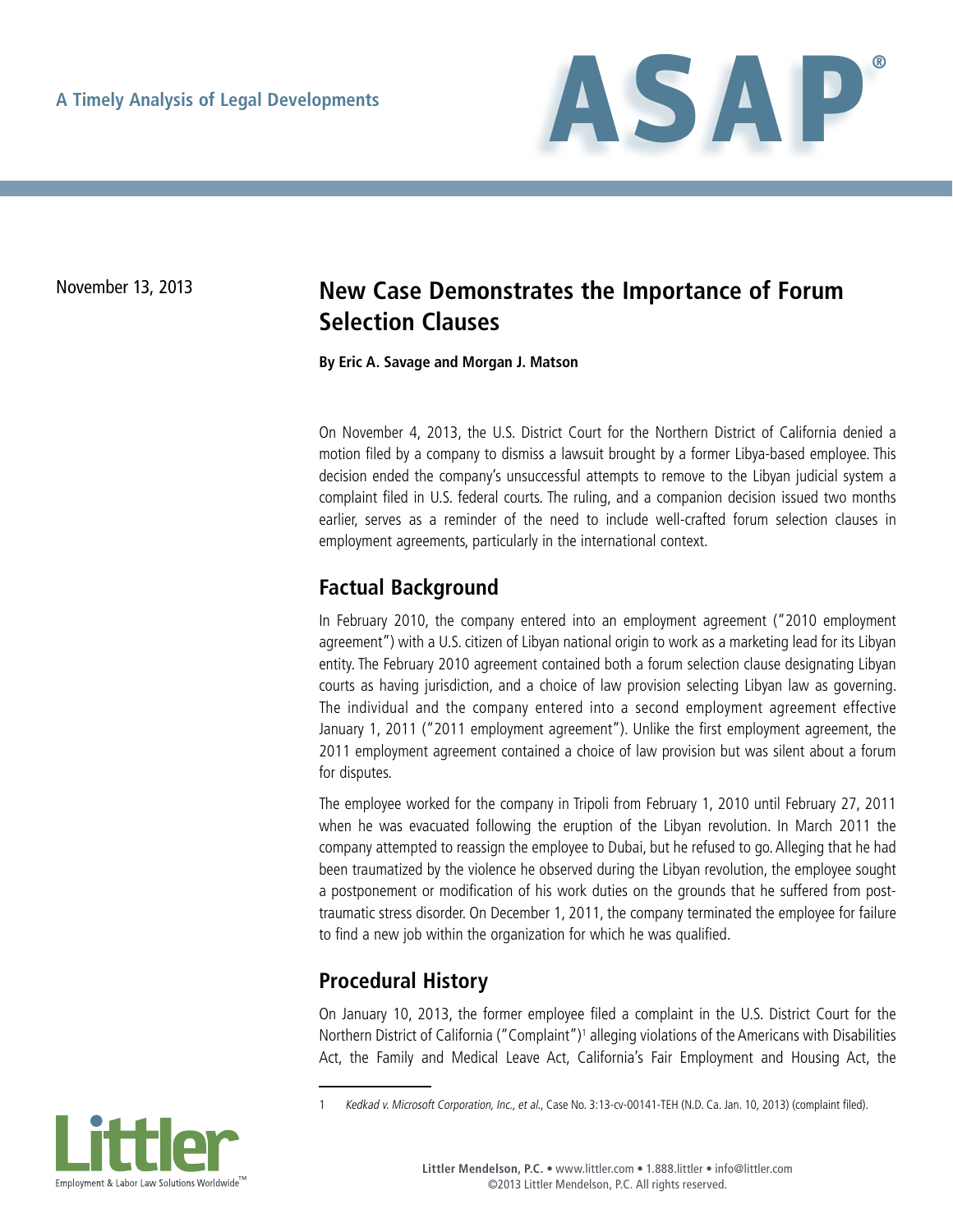California Family Rights Act and for breach of his 2011 employment agreement. The company moved to dismiss the Complaint on the basis of improper venue due to a purported implied forum selection clause and for forum non conveniens. In September 2013, the court denied the company's motion to dismiss as to improper venue and ordered additional briefing on the issue of forum non conveniens.

## **The Opinions**

#### **Implied Forum Selection Clause**

In its motion to dismiss, the company claimed that the selection of Libyan law as governing the 2011 employment agreement implicitly granted Libyan courts jurisdiction over any disputes arising out of the employment relationship. Nevertheless, the 2011 employment agreement contained no explicit language regarding forum, providing only that:

This Agreement is subject to the provisions of the Labor Law No. (58) for the year 1970 Gregorian and its amendments and the law on Social Solidarity No. (13) for the year 1980 Gregorian and its amendments and all other decision, decree or regulation which have not been specifically mentioned in this Agreement.

The company argued that under the Libyan Labor Law, "all labor and employment disputes are subject to a mandatory and exclusive conciliation, arbitration, and litigation process." It contended that by subjecting the employment relationship to, and incorporating provisions of, Libyan Labor Law, the parties had automatically, albeit not explicitly, selected Libya as the proper forum.

The court denied the motion based on the supposed implied forum selection clause. It held that as a threshold issue, there was no basis to find that the parties had agreed to a forum selection clause, either (i) on the face of the 2011 employment agreement or (ii) through the incorporation of Libyan Labor Law. Further undercutting the employer's argument was the fact that the parties had included a forum selection clause in the 2010 employment agreement, but failed to do so one year later. Article 14 of the 2010 employment agreement explicitly provided that "Libyan courts shall have jurisdiction to decide any dispute that may arise in the future between the parties involved in this agreement." The omission of this or similar language from the 2011 employment agreement was confirmation that, on its face, the 2011 employment agreement did not contain a forum selection clause.

On the argument about an alleged implied forum selection clause, the court looked to the language of Libyan Labor Law to determine whether it mandated the exclusive jurisdiction of Libyan courts over the employment relationship. It held:

[T]he purported forum selection mechanism in sections 101-109, however, does not contain the word "mandatory" or "exclusive." Notwithstanding [the company's] legal conclusions that sections 101-109 amount to a forum selection clause, the plain language of sections 101-109 is inconsistent with the clear and unequivocal language typical of forum selection clauses in agreements that have been evaluated for enforceability...in controlling Ninth Circuit cases.

Thus, the court found that there was no forum selection clause to enforce and denied the motion to dismiss on that regard.

## **Forum Non Conveniens**

Once the argument about the forum selection clause was denied, the court granted the plaintiff an opportunity to submit supplemental briefing and evidence "addressing the adequacy of Libya as an alternative forum," indeed threatening to grant the motion to dismiss if the plaintiff did not do so. On November 4, 2013, the court denied the remainder of the company's motion to dismiss because it was unable to establish: (i) the adequacy of the alternative forum; and (ii) the balance of private and public interest factors favors dismissal.

On the issue of forum non conveniens, the employer argued that the plaintiff's choice of a United States court was "entitled to minimal deference" because the plaintiff:

had every reason to expect that any litigation arising from his employment relationship would be conducted in Libya before the Libyan courts…Plaintiff's employment agreement was expressly made subject to the laws of Libya and he agreed to submit to the mandatory and exclusive adjudicative process for labor and employment disputes in Libya... [and] the record is clear that this action arises out of Plaintiff's employment in Libya by a Libyan entity.